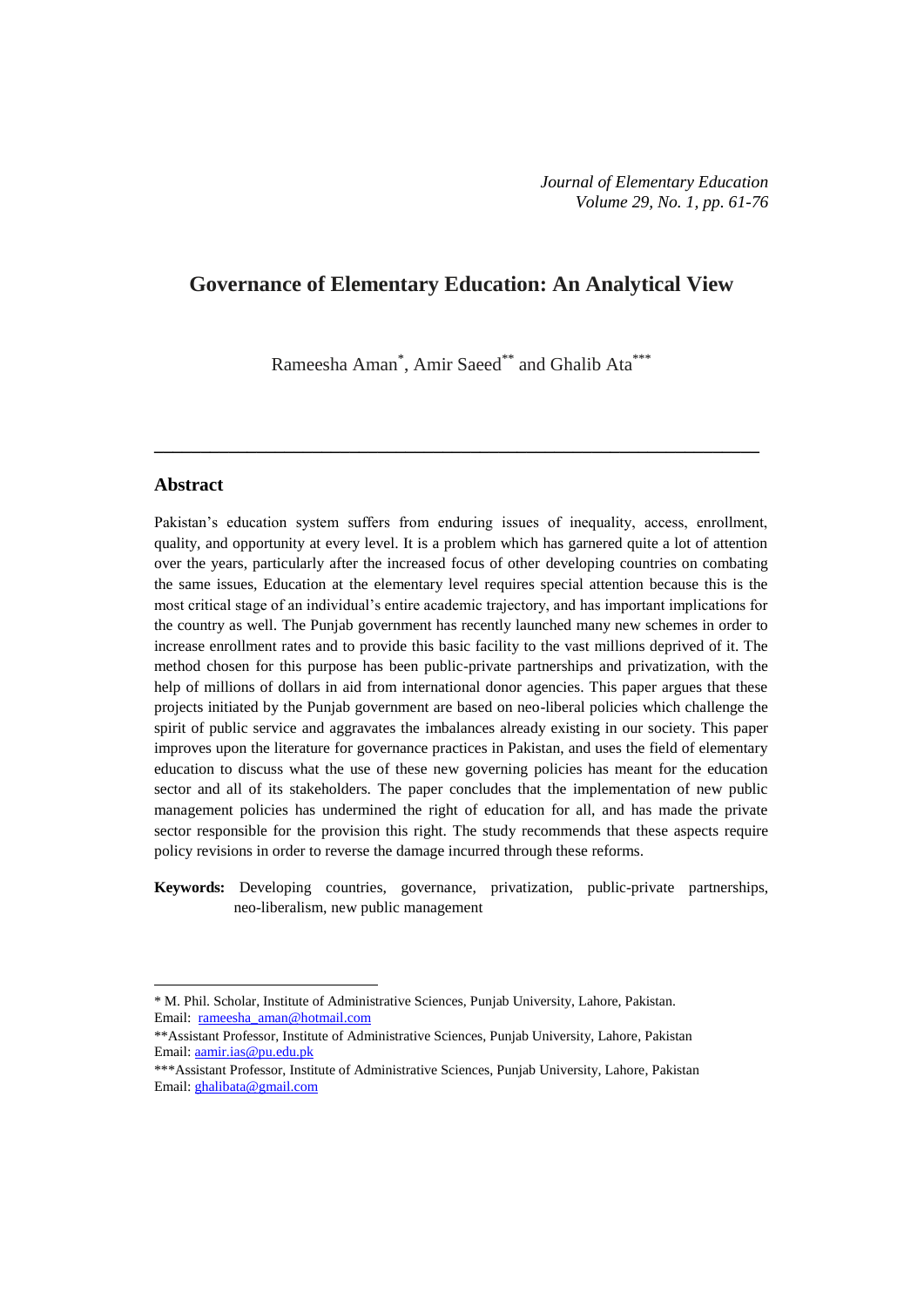# **Introduction**

The issue of educating the vast masses in developing countries grows increasingly dire as population expands rapidly and the role of the state diminishes. This crisis affects many South Asian developing countries, including Pakistan, India, Malaysia, Bangladesh etc., and is a main reason for widespread poverty, economic inequality and slow economic growth in this region. The urgency of the issue is reflected in the declaration of United Nations Millennium Development Goals regarding universal primary education for all children by 2015.

Pakistan's education system suffers from a similar, extensive crisis; at present, Pakistan has the second largest population in the world of out-of-school children. This issue is further exacerbated by certain policy failures as well as cultural beliefs and practices. Pakistan"s primary education quality and enrolment rates lag behind many of its South Asian counterparts, and poses a major challenge for the overall well-being of the nation itself [\(Samaratunge et al., 2016\)](#page-15-0). Primary education is the defining period in an individual"s life, and carries within it the responsibility of being the cornerstone of a country"s economic, social and cultural development. Therefore, the society"s responsibility towards it increases tenfold. The Pakistan government has brought in the private sector to improve educational quality and availability; the twin methods of publicprivate partnerships and privatization have been extensively used in schools in order to improve the condition of primary education. The schemes of public-private partnerships (PPP) and privatization towards elementary education popularly began to be implemented in 2016, with the announcement by the Punjab government to privatize 5000 public schools. The plan was to privatize schools to private NGO"s as well as to private individuals [\(Khan, 2017\)](#page-15-1). The motive for implementing this widespread privatization has been described as the enhancement of management and administration of schools as well as improved service delivery.

This study rationalizes that this aggressive involvement of the private sector towards reforming Pakistan"s public education sector is based on a deeper, neo-liberalist ideology. This ideology has been named the New Public Management (NPM), which seeks to remodel the public sector after private sector values of efficiency, profit maximization and customer satisfaction [\(Elias Sarker, 2006\)](#page-14-0). Developing countries in the South Asia have seen an extensive application of NPM policies in all matters of local governance, primarily due to a crippling dependence on World Bank and IMF loan programs.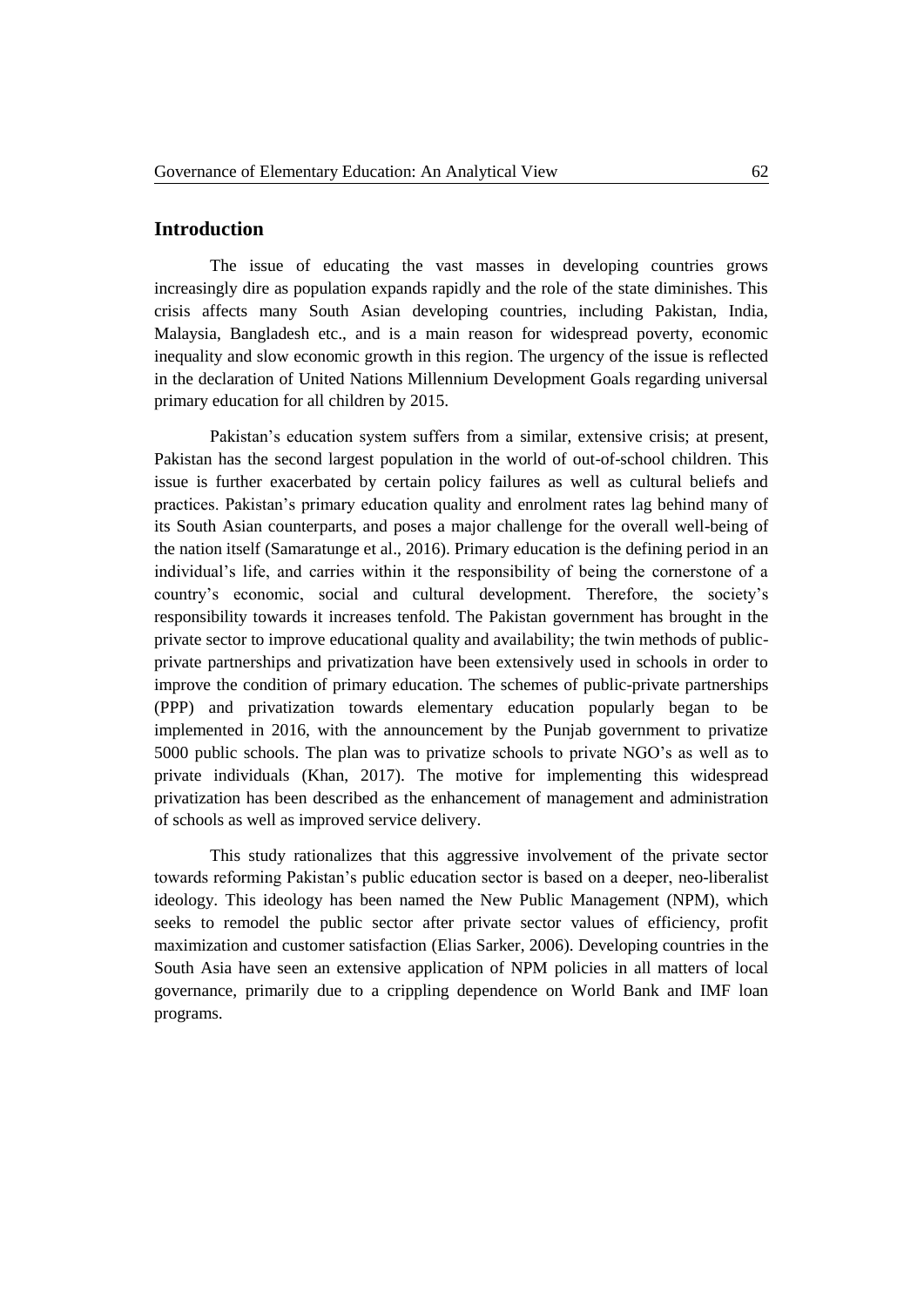This paper focuses on how this issue has manifested itself in the political and societal context of Pakistan, and how it has impacted the elementary education system in Punjab, Pakistan. Specifically, this paper would analyze how the existing political, economic and societal contextual factors in the education system and local governance hinder the imposition of NPM reforms. This analysis would prove useful towards highlighting the issues in existing governance mechanisms, and would help officials towards formulating education policy which would allow conceding to existing local problems instead of imposing pre-arranged solutions which are ignorant of local context. Additionally, the study would discuss how in countries like Pakistan the reduction of state control means further intensification in existing crises. The imposition of reforms fueled by neo-liberal agendas result in a further loss of social cohesion and economic mobility, and so damage the long term economic status of Pakistan. These results are generalizable for other developing countries as well, where contextual factors have been ignored in favor of NPM initiatives.

#### **Methodology and Design**

This paper uses a qualitative design for findings and analysis. Secondary data tools were used to gather data for this study and included reports, published studies, government and agency documents, laws and policies, surveys from government websites and official websites for UNESCO, ASDB, and UNO. Data was collected from the internet and library. A similar design was employed by [Saif \(2006\),](#page-15-2) for his study on development in the Third World. The results were analyzed using the dependency paradigm, which was grounded in a critical approach towards social science inquiry. The use of the dependency perspective allows for the analysis of social, economic and political factors which have shaped the implementation of policy reforms in Pakistan over the years. This perspective provides a holistic comparison of all the historic traditions embedded in the governance structure of Pakistan, and proves useful for understanding the broader issues of politics, and the nature of the state and its ties with underdevelopment in developing countries, particularly South Asia. A similar technique is used by [Saeed \(2012\),](#page-15-3) where the "sense making" technique is used to identify the prevalence of colonial traditions in hospital autonomy reforms across Pakistan, and how this presence influences the role of international agencies in policy making in Pakistan.

The province of Punjab is selected from the population set of all the provinces of Pakistan of Pakistan. The province of the Punjab is the most populous of the provinces of Pakistan, and the instruments of public-private partnership (PPP) and privatization have been enforced in greater numbers here than at any other region in the country. The urgency of the issues plaguing Pakistan"s education"s system are more acutely felt in Punjab, and can be easily generalized across similar populations in developing countries.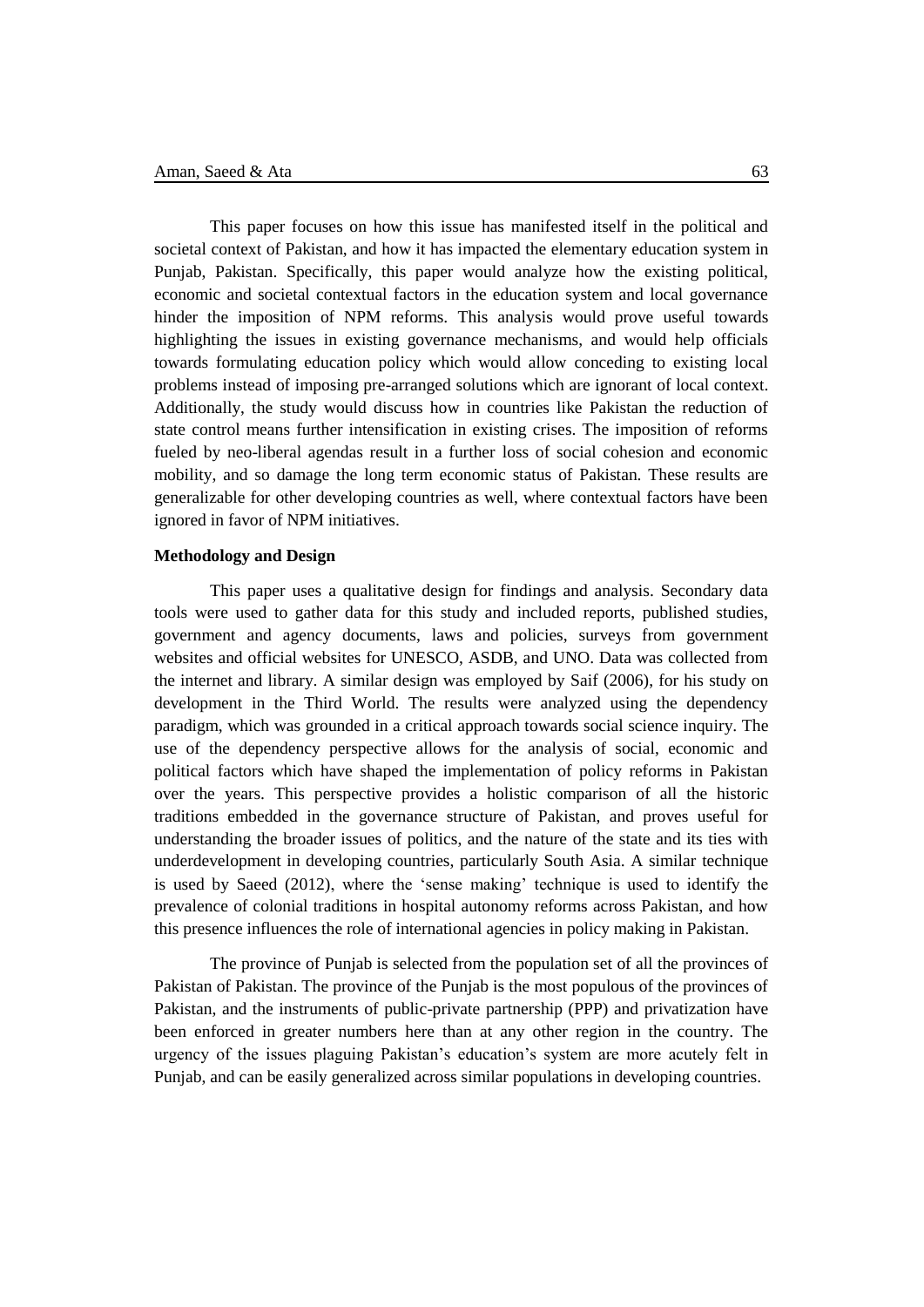#### **Background to the issue**

The globalization process, which has gained such rapid ground in the recent decades, can be said to have had a massive contribution towards the application of neo-liberal policies around the world. Using this context, it becomes easier to trace the designs of Pakistan"s education policies over the years. Global control is evident in all aspects of Pakistan"s governance; a fate similar for other developing nations that are heavily dependent on foreign aid. Education policy has suffered from similar dictations; a development which has only weakened national institutions, while handing over more control to foreign bodies[\(Saeed, Zulfiqar, Ata, & Rathore, 2015\)](#page-15-4). These global powers in turn have propagated two important components of neo-liberal policies which consisted of heavy involvement from the private sector, mainly in the shape of privatization and publicprivate partnerships (PPPs).

The beginnings of privatization and PPP schemes can be traced back to the establishment of the Punjab Education Foundation (PEF) in 1991. The PEF was formed as an autonomous body in 1991 through the Act of the Punjab Assembly. The purpose of its creation was to promote private and public responses towards education and to improve education quality in rural Punjab [\(Maryam et al., 2018\)](#page-15-5). The not-so-subtle intention behind this proclamation was to help and involve private investors in building new schools for the public. Since its inception, this autonomous body has used a demanddriven approach towards solving the matter of delivering education to the public, and has privatized thousands of schools.

This market based approach has drawn widespread support from international agencies, namely the World Bank and Department for International Development (DFID), UK. These agencies provided funds exclusively for Punjab"s education policy, headed by the then Chief Minster Shahbaz Sharif. With the help of funding from these agencies, Punjab became one of the largest recipients of aid for its education system [\(Naviwala, 2016\)](#page-15-0). In 2010, some of this aid was channeled into creating the Punjab Educational Endowment Fund (PEEF), created with an endowment fund of Rs.4 billion. This foundation was created on DFID"s model of "deliverology", where service delivery units, in this case public schools, were to mirror standards of private sector efficiency [\(Carrasco & Gunter, 2019\)](#page-14-1). The functions of PEEF have been defined as providing scholarships to deserving students, which would then create the human capital needed for Pakistan"s development.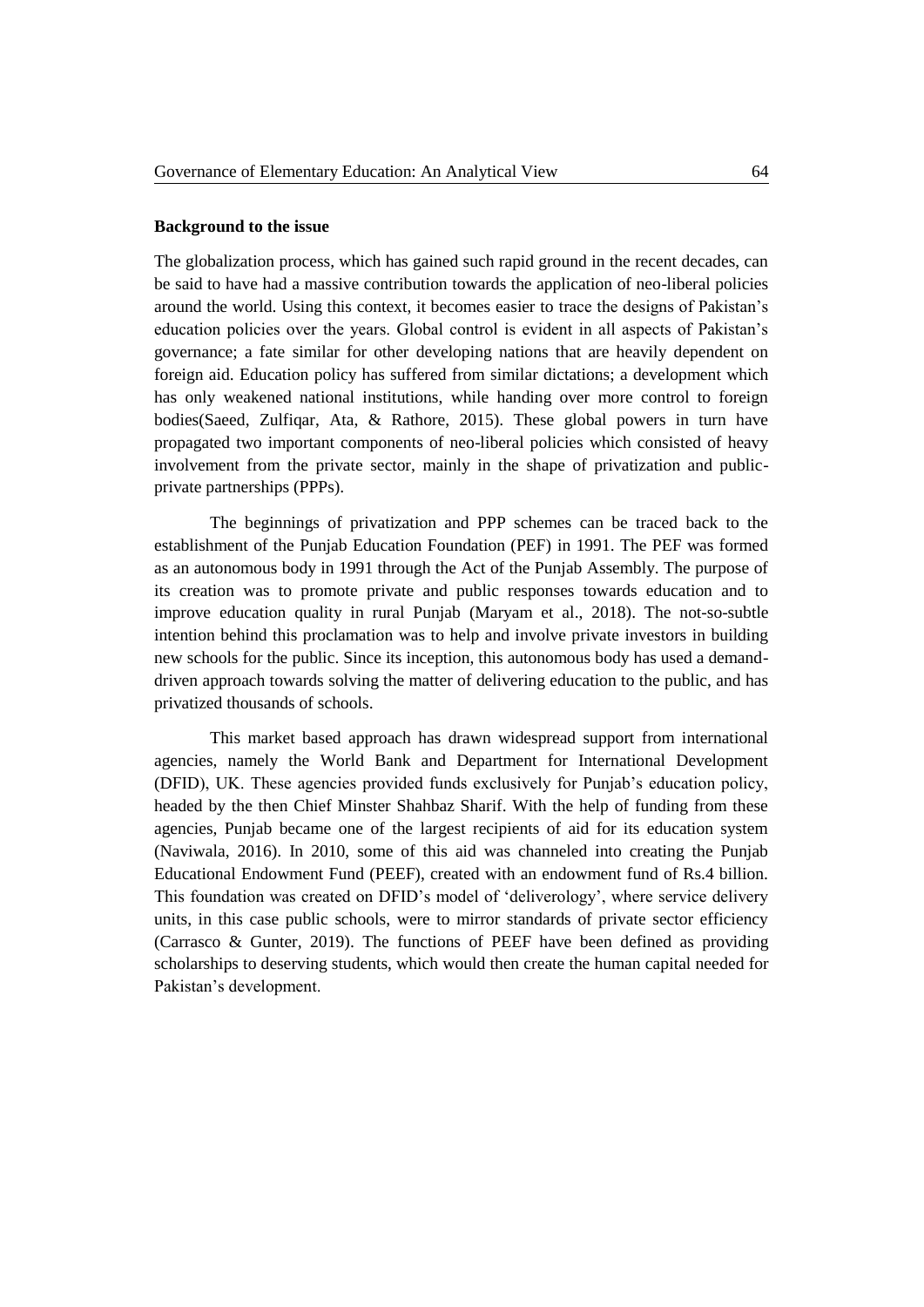It is clear that this strong funding and clearly defined policy objectives have propelled education system outcomes and its service delivery in Punjab. The "deliverology model" was enforced enthusiastically in Punjab, notably through performance audits at the remaining public schools in the province. These performance audits soon became to be regularly enforced on these schools, and proved highly unpopular with the agencies and offices working in Punjab"s educational system. The approach led by Chief Minister Shahbaz for this purpose was very autocratic and tyrannical, which ultimately backfired for the educational system. The hyper managerial style of Chief Minister Shahbaz Sharif was further fueled by the donor agencies" pressure for achieving these often impossible targets; targets which were presented by foreign 'development' experts [\(Azad, 2016\)](#page-14-2).

These pressures in turn lead towards bureaucratic failures on an already overburdened system; the presentation of unreliable and falsified documents became a norm during these performance audits. This blind perusal of efficiency therefore paid little attention towards effective reforms and important ramifications towards the issue. This privatization agenda and managerial style of "performance audits" is testimony of the fact that reforms were pushed through without little attention to efficiency, and were little more than 'pumped up steroidal strategies' [\(Carrasco & Gunter, 2019\)](#page-14-1).

This is not to say that Punjab has not spent enough on its education system; on the contrary, its spending is generous as compared to its resources. Punjab"s spending on education equaled almost \$2.99 billion in 2016, an amount which is double the number since 2010.This development can be attributed with the transfer of power from the center to the provinces in the form of the  $18<sup>th</sup>$  Amendment, which made education a fundamental responsibility of provincial governments. The amendment stated that funding, setting the curriculum, defining syllabus, planning, policy and setting standards for primary and secondary education was to become the primary responsibility of provincial governments. The Punjab government, since then, has significantly increased the budgetary allocations for students for education in the last few years; in 2015-2016, a budget of Rs. 287 billion was provisioned for public education, representing an increase of 85%over the past six years, while on average, Punjab spends Rs. 16,689 per student, with development spending equaling Rs. 1,174 per student [\(Sial, 2015\)](#page-15-6). However, the total spending on education out of overall expenditure remains low for Pakistan when compared with its developing country counterparts in the region, as illustrated in Figure1.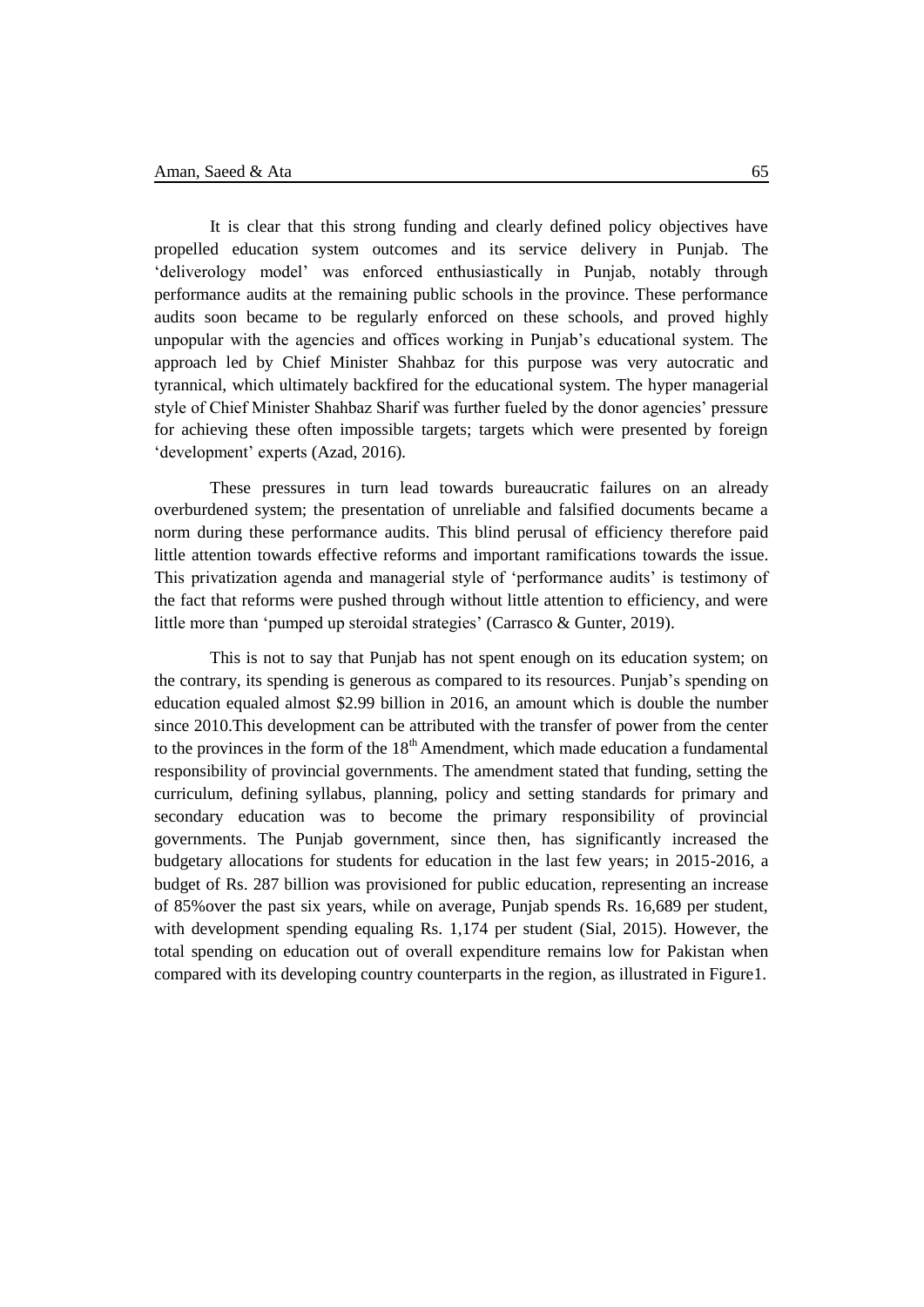

*Figure 1.* Overall Spending on Education

Source: World Bank, *Share of Education in Government Expenditures(2017)*

While the education spending remains high, the delivery of service remains poor. World Bank and USAID reports on Punjab"s performance point out the ineffectiveness of this spending; therefore presenting new targets, and newer challenges to overcome. The solutions to these problems is presented in the policies for decentralization, deregulation, devolution, public-private partnerships and privatizations [\(Farah & Rizvi, 2007\)](#page-14-3). Thus, institutes such as PEF and PEEF have increasingly focused towards these policy objectives for the purpose of reform.

### **Mechanisms of Reform**

Since the early 90"s, the model of public-private partnerships (PPP) began to be implemented in public schools, and the process of privatizing public schools gained more momentum. In this model, a variety of 'arrangements' became apparent; in some instances the government retained control of finances and expenditures and handed over the management to private parties, while in other circumstances, the finances were provided by private partners while the government retained control of curricula and academic calendar. These strategies have labelled the following objectives as key drivers: increased efficiency, generation of resources, and "improving the governance and quality of social service delivery, particularly for the poor" [\(Farah & Rizvi, 2007\)](#page-14-3).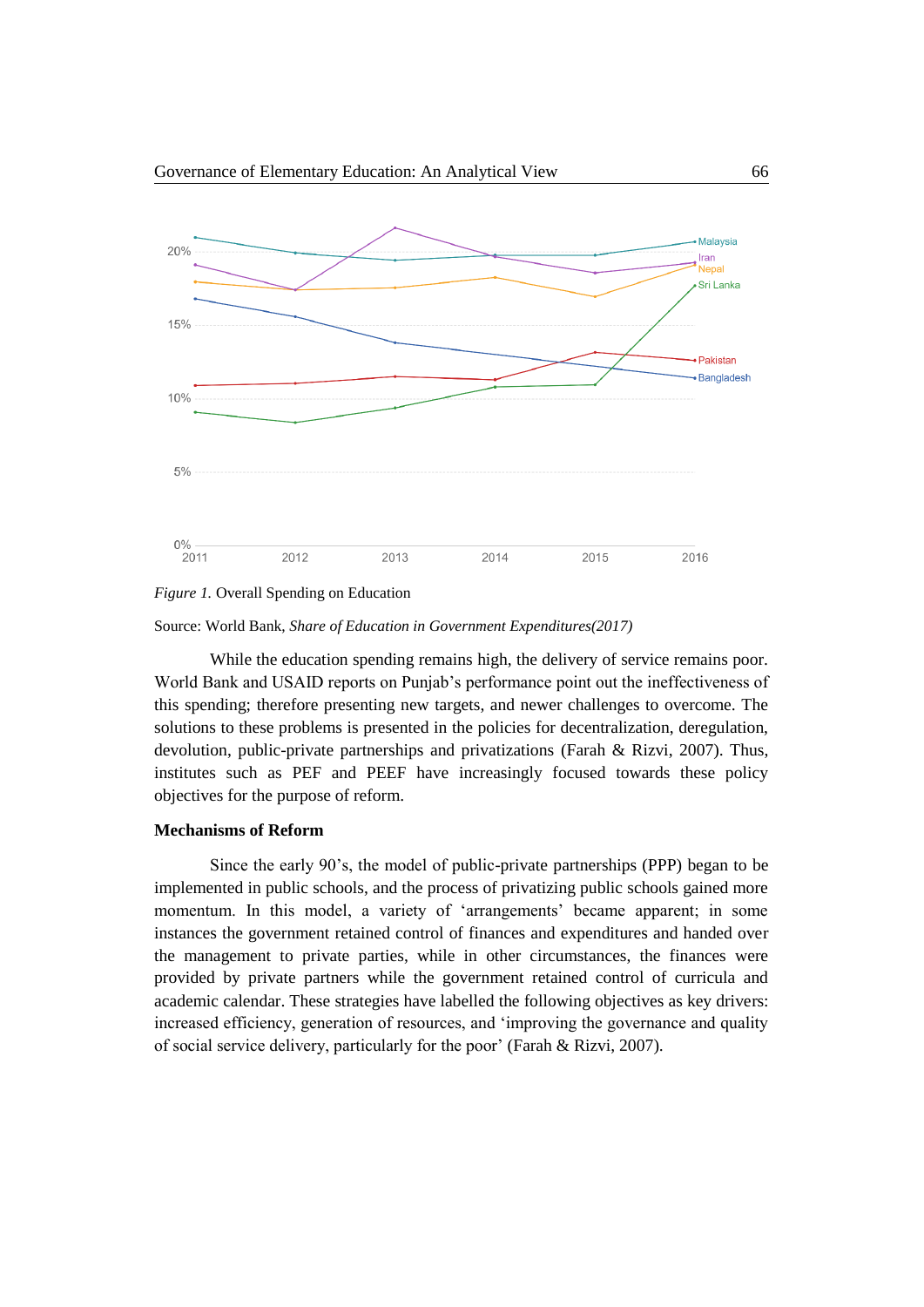One major objective of the PPP model is to reduce the gap between the service delivery differences between the public and the private sector. Therefore, in order to secure PPPs, governments in developing and transitioning nations try to attract the private sector by offering them generous financial incentives, e.g. subsidies and payments for investments [\(Kakabadse, 2017\)](#page-15-7). The PPP model of heavy subsidization is being relentlessly pursued by the governments of Punjab and Sindh; the PPPs in Punjab are almost entirely administered by PEF, with World Bank providing a helping hand through a series of loans to the provincial government totaling almost \$1.7 billion till 2018 and spread over a time period of ten years[\(Afridi, 2018\)](#page-14-4).

PEF"s model for public-private partnerships of schools encompasses these four categories:

- I. Voucher program where students are provided tuition-replacement vouchers to be spent in low-fee private schools
- II. Programs which provide per-student stipends to existing low-fee private schools
- III. Programs which fund the establishment of private schools in rural or remote areas
- IV. Programs which include public school turnover, where the management of these schools is transferred to private entrepreneurs and civil society members.

The goals for education policy have been set to include Education for All (EFA) and Millennium Development Goals (MDG). Pakistan"s Ministry of Education"s National Education Policy plan 2017also adopted the UN"s plan for Sustainable Development Goals (SDG) for its education sector, where help from the private sector was enlisted as a major policy imperative. According to the educational National policy plan objectives, "Public-private partnerships was seen as critical to reaching the goals of access and quality at all levels of education creating possibilities for both voice and choice and improved service delivery" [\(Chaudhry & Rahman, 2009\)](#page-14-5). The idea of PPPs was further influenced by policy reforms from international development institutions such as the World Bank, USAID, and the Asian Development Bank (ADB), where they dictated the basic structure of PPPs which were to be operationalized in Pakistan, and so determined the market model of educational reform.

The most popular model of public-private partnerships used by PEF has been the "low fees private schools" (LFPS) model. LFPS regulated under the PPP model is a form of arrangement where these schools are financed and regulated by the government, and may or may not charge fees from students. However, the model may also include variations on terms of the provision of education, financing and regulation [\(Srivastava,](#page-15-8)  [2016\)](#page-15-8). The popularity of the model has led towards LFPS catering to an increased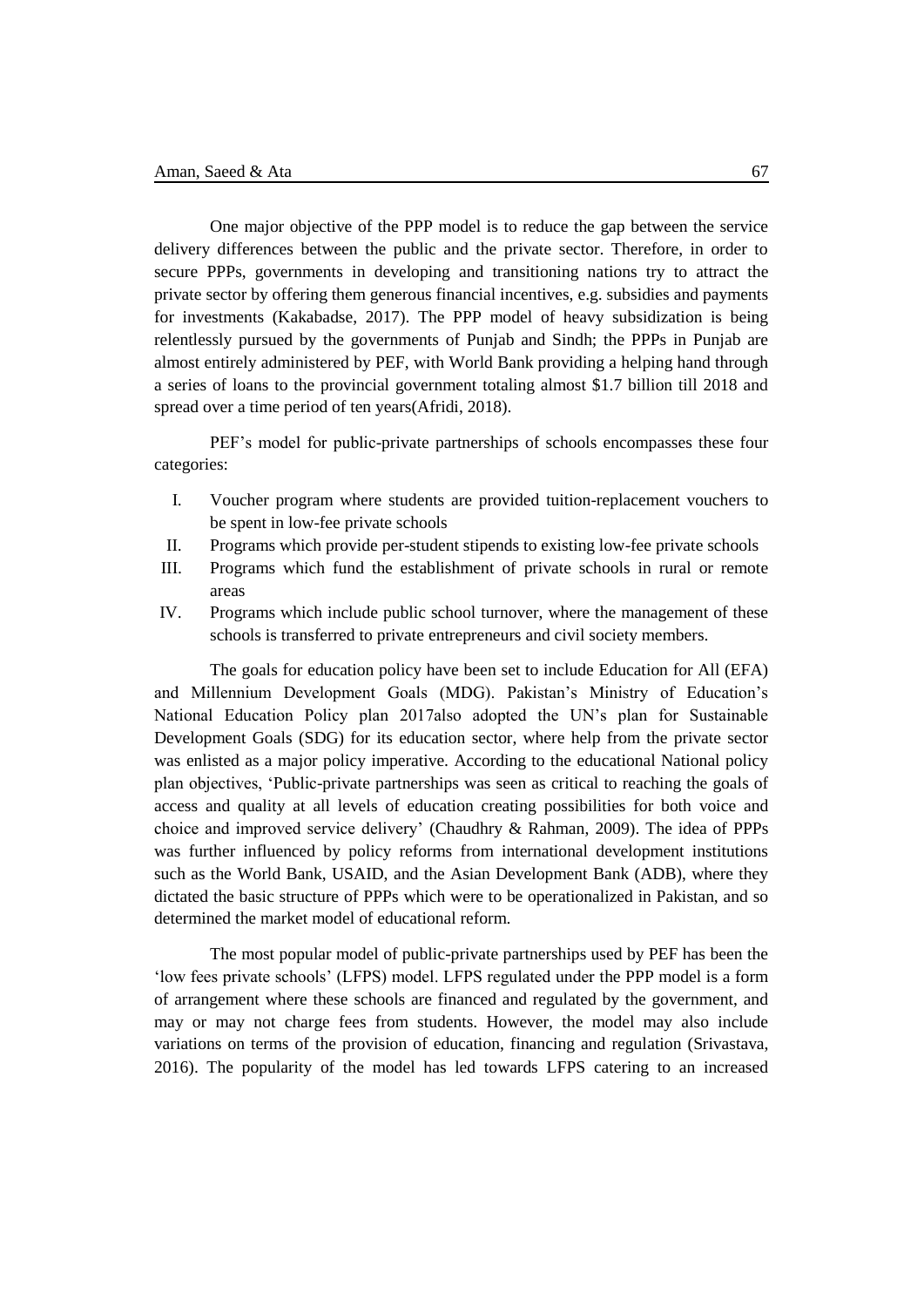number of lower-middle and low-income households, with the number of LFPS being an estimated 70,000 till 2018. This popularity proved to such that it prompted the Punjab government to announce in 2016, more support for these schools. The government has also announced that no new public schools would be built in the province, rather all efforts would be directed towards fostering and subsidizing LFPS.

In return, the strategic benefits from PPPs are listed as follows [\(Kakabadse, 2017\)](#page-15-7):

- I. Minimized risks in investments in education
- II. Maximum amount of efficiency, expertise, knowledge, skills and flexibility from the private partner
- III. Achievement of the same level of quality in public service as delivered by the private sector
- IV. Achievement of long-term budgetary sustainability.

The objectives outlined in the Ministry of Education"s National Action Plan have been somewhat met in part due to the frenzied application of the PPP model in Punjab. The World Bank report on Punjab"s education policy points out that the PPP initiatives have increased enrollment rates and the percentages of children passing school. The World Bank report also posits that the new schools working under the PPP model meet the required Quality Assurance Tests (QAT). The key performance indicators as measured by the World Bank show Foundation assisted schools and schools operating under the model of PPP has expanded to include 29 districts in Punjab, while 54000 mores schools have received grants and subsidies to improve performance [\(Bano, 2008\)](#page-14-6).

The QAT evaluation systems preferred by the World Bank has resulted in increased pressurization from PEF officials and other bureaucrats, and has led to new challenges for schools working under PEF partnerships. This new environment of "fear", which masquerades under quality enhancement, has become a significant new challenge for public schools. All of these reforms, though arguably useful or not, contain in them a deeper, broader ideological agenda. This almost aggressive concern for efficiency, economy and effectiveness has been prescribed for all developing countries through reforms in governance structures. These reform can be termed neo-liberal in nature, and have been imposed, both overtly and covertly, in developing countries since the 1990s. The next section describes in more detail the theoretical and ideological basis for these reforms.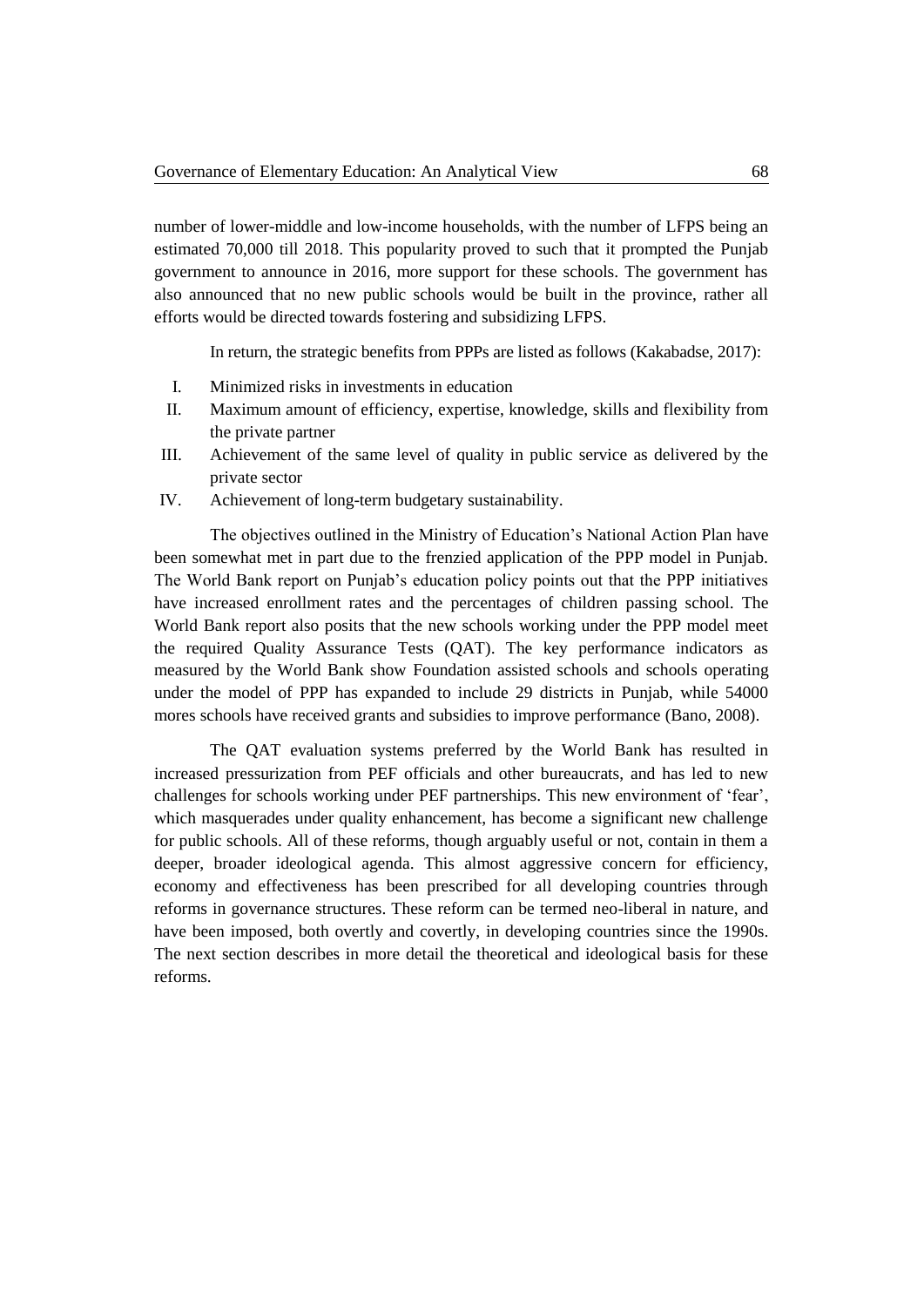#### **The mechanisms of change and NPM**

NPM policies derive out of a pro-market neoliberal ideology. The term "neoliberalism" itself has a variety of various meanings, but the following definition would suffice to be used as a construct for this paper:

"Neoliberalism" broadly means the agenda of economic and social transformation under the sign of the free market that has come to dominate global politics in the last quarter century. (Connell, 2010, pp. 22,23).

The major influence of public sector reforms in developed and developing countries is influenced by this neo-liberal agenda of the new public management ideology. The NPM ideology may be explained as a set of beliefs which favor pro-market and anti-state neoliberal ideals, the utilitarian principles of public choice theory, and strategic economic policies such as privatization, deregulation, and liberalization[\(Bovaird](#page-14-7)  [& Löffler, 2004\)](#page-14-7). Reforms undertaken and implemented under the NPM ideology suggest that public sector organizations should focus on customer management, decentralization, competition, public services contracted out to the private sector, increased user charges, and that the market forces of demand and supply should determine the affordability and availability of state services to the public. The NPM ideology in itself reflects a loss of faith in the government, and views federal spending as wasteful, consequently seeks to 'improve the public sector' [\(Denhardt, Denhardt, & Blanc, 2013\)](#page-14-8).

After the successful implementation of NPM in developed countries and the pressures of international donor agencies such as World Bank and IMF, developing countries were forced to conform their public administration systems along the lines of NPM. The popularity of these policies has been in part due to the adoption of free-market economics and neo-liberal frameworks as the ideal modes of production in developed countries after the 1970s. As part of this shift, the concept of the welfare state was rendered inefficient, the state model of goods and service delivery was forsaken, and the private sector was championed as the "efficient" and fair administrator of goods and services [\(Koliba et al., 2017\)](#page-15-9). As a result, over the past two decades, the world economy has undergone massive changes, after reforms undertaken in the shape of privatization, decentralization and deregulation. These processes had not only affected the government"s strategies but also the governance of public bodies. The proposed outcome of these changes has been to facilitate the growth of the domestic market at home and abroad [\(Haque, 2004\)](#page-14-9).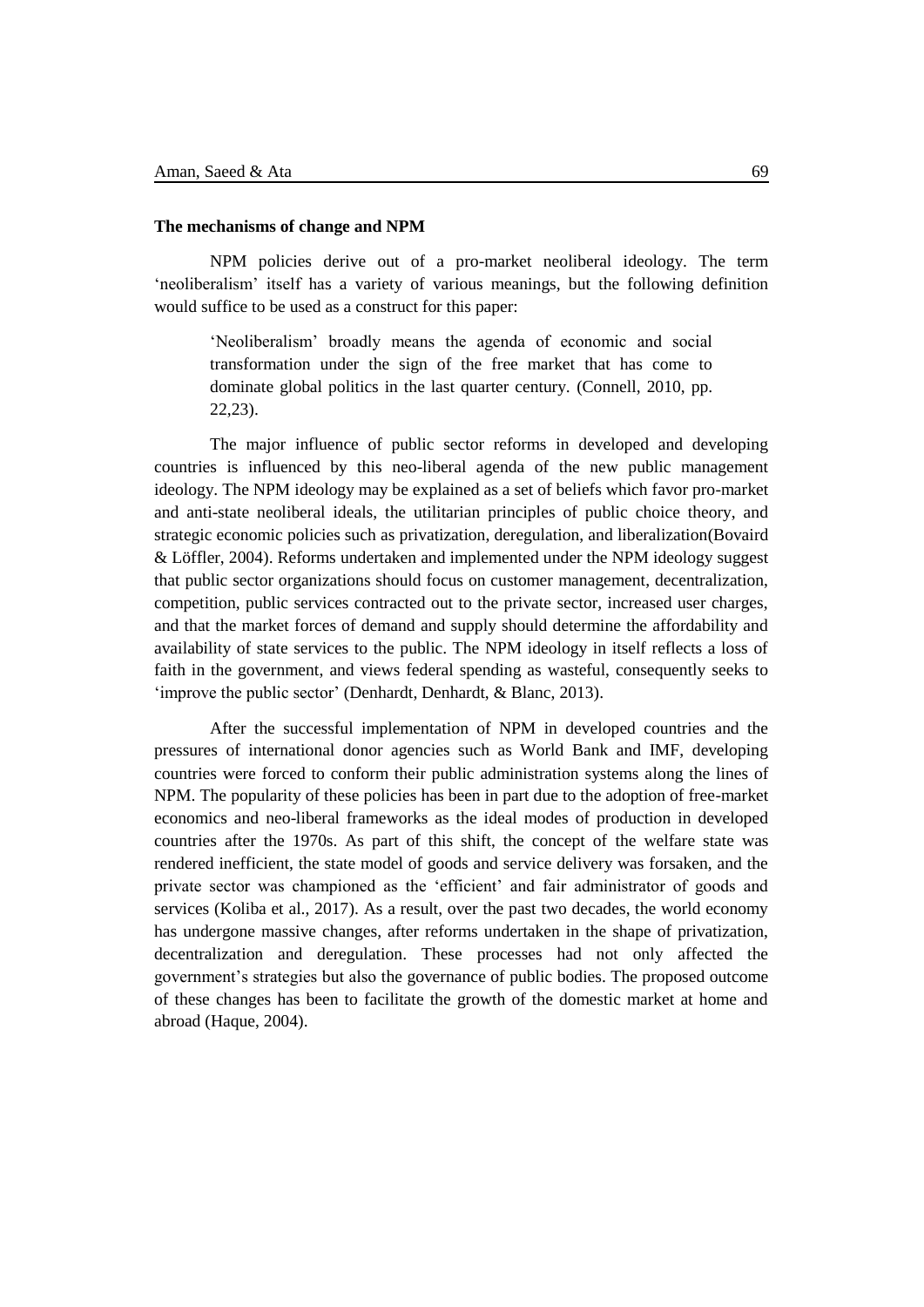Some of the distinguishing features of NPM reforms are as follows:

- I. The vast advocacy of privatization schemes and PPPs for the provision of even the most basic of necessities,
- II. The development of action plans where the focus is to address the styles of governments and governance, and which rejects the old traditional model of the welfare style of public administration [\(Hood, 1991\)](#page-14-10).

The evidence of donor support for NPM reforms in developing countries becomes more evident when it is considered that all major international funding bodies, including the World Bank, IMF, the United Nations Development Program etc., have unanimously advocated the principles of reinventing governance in the form of free market economics, and have subsequently introduced reforms which include performance related targets. These performance based targets and development plans have all been imported from Western capitalist nations with advanced economies and strong democratic traditions, and which have been duly imposed on developing countries[\(Haque & Mudacumura,](#page-14-11)  [2006\)](#page-14-11),

The dependency created by these international bodies makes the host country vulnerable to "suggestion" for improvement in existing governance structures. And in some cases, it is demanded that these countries follow free market principles in order to be eligible for aid. Conditions for this aidalso mean that subsidies are discouraged, and governments are forced to privatize and raise tax rates in order to fund further loan payments. The host country"s dependency on this aid ensures that these conditions are usually met, and so the structural changes in their markets and governance structures are ensured[\(Jaamdar, 2006\)](#page-15-10). It has been further observed that these international funding institutions (IFI"s) have been particularly keen to prescribe these pro-market reforms to nations which are significantly in debt to these agencies.

This dependence on aid has been the fate of Pakistan as well, and this dependency defines, rather dictates, the policy framework which the government will devise. After loan acceptance and agreement, the host country formally signs the Policy Framework Paper, which enlists the conditional ties the loan amount is subject to. This conditionality usually entails pro-market reforms, and a commitment to the free-market economics as preferred and, prescribed by, Western capitalist nations. If the government concerned already has incorporated market friendly mindset, the conditions imposed on them are usually not so severe [\(Jaamdar, 2006\)](#page-15-10).

Subsequently, the Word Bank has played an instrumental role in promoting the private sector in Pakistan"s education reform, and its support for PPPs has grown stronger over time. World Bank funding for the Punjab education project is result and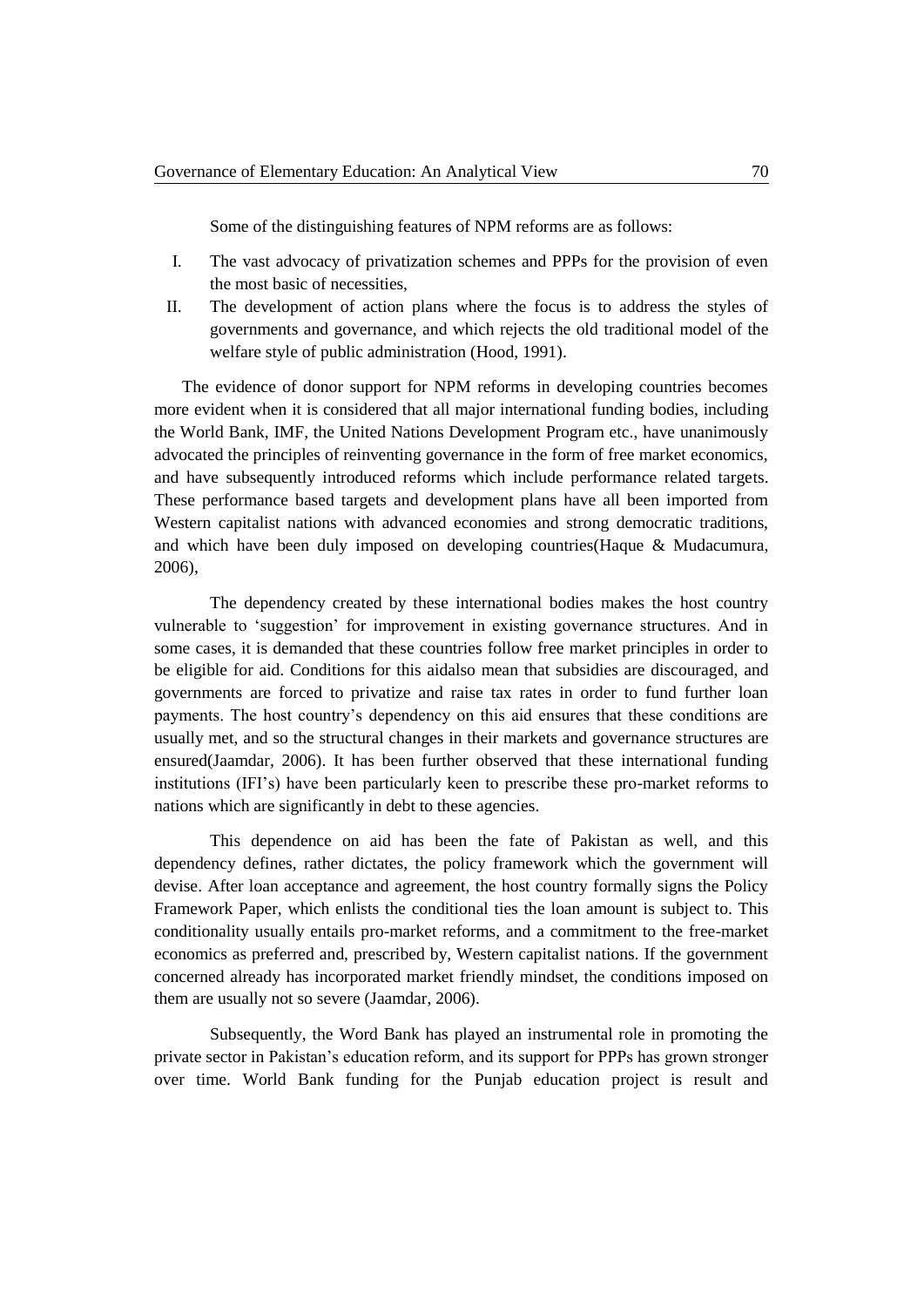performance based, where targets are strategically pre-defined. The favor of PPP for service delivery in education is another evidence of the pro-market agenda and NPM reformation. In the context of Punjab, the World Bank has generally viewed private sector involvement as a very positive direction for the future of education in the province. Future plans towards the education sector include reducing the role of local government such that efficient and quality delivery from the private sector is ensured[\(Aziz et al.,](#page-14-12)  [2014\)](#page-14-12).

Although the performance based systems in education reforms may indeed lead towards some form of betterment in a hopeless situation, it must be noted that reforms such as privatization, deregulation, divestment etc., would result in a loss of sovereign power of the state. The case is apparent in Pakistan, where policy dictates have all but eroded the sovereign authority of our governance system. Implementation of policy without reference to context is contradictory for enhanced performance, and lack of understanding of local needs would only intensify the incongruence. The use of PPP schemes further results in a greater reliance on donor funds, in an atmosphere where there is a high level of distrust for NGOs, the effectiveness of PPP schemes is severely limited. This flaw combined with corrupt and inept political leadership then results in greater challenges towards the achievement of the EFA goals.

## **Discussion**

In order to understand the full implications of this policy, it must be evaluated if the PPP and privatization implementation in Pakistan"s public schools has had favorable outcomes. The incidence of risk in the form of substantial political and governance problems has limited the effectiveness of these projects in Punjab. Table 1 summarizes some of the risk ratings assigned to various categories of Pakistan"s environmental context.

Table 1

| Summary of Risks     |                                                              |             |
|----------------------|--------------------------------------------------------------|-------------|
| <b>Risk Category</b> |                                                              | Rating      |
|                      | Political and Governance                                     | Substantial |
| 2.                   | Macroeconomic                                                | Substantial |
| 3.                   | Sector Strategies and Policies                               | Moderate    |
| 4.                   | <b>Technical Design of Project</b>                           | Moderate    |
| 5.                   | Institutional Capacity for Implementation and Sustainability | Moderate    |
| 6.                   | Fiduciary                                                    | Moderate    |
| 7.                   | <b>Environmental and Social</b>                              | Low         |
| 8.                   | <b>Stakeholders</b>                                          | Moderate    |
| 9.                   | Other: Security                                              | Substantial |
|                      | Overall                                                      | Moderate    |

*Note*. From "World Bank (2012).Pakistan: Increasing Access and Quality through Education Reforms in Punjab",p.17.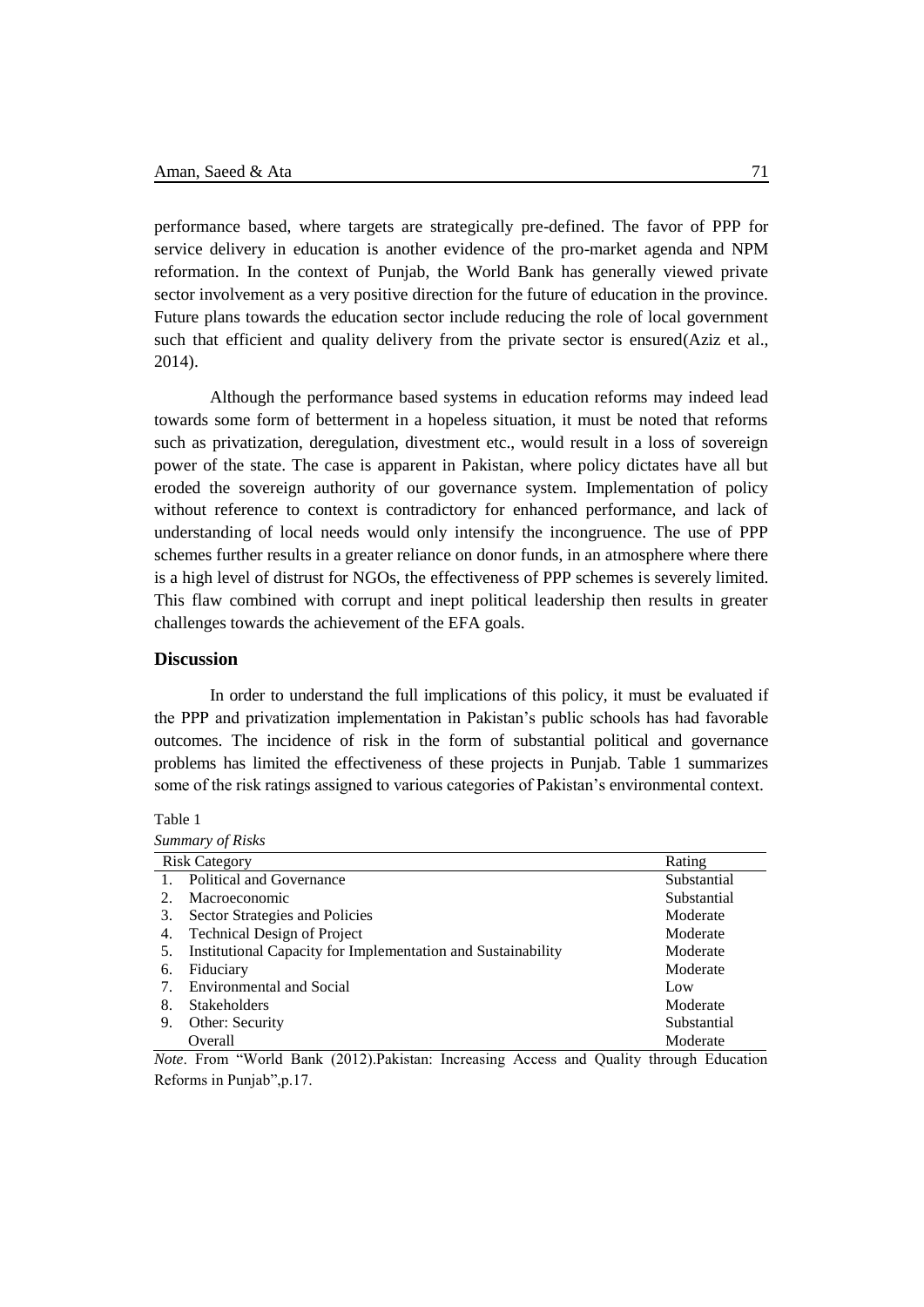The above summary of risks is proof of the fact that the current governance system is still viewed as inadequate by the World Bank and needs further "adjustments". These risk categories would drive future performance targets, which would have to be achieved in order to secure the next round of funding. Thus, the race towards fulfilling targets begins anew, where quality would not be an important concern, and where there are likely to be greater incidences of fraud and corruption. Further evidence indicates that the use of Quality Assurance Tests, a standard set by the World Bank and bilateral donors, is not being met by PEF schools working under PPP programs. Besides, the performance tied incentives has led towards newer criteria for inclusion and exclusion, where only high achieving students are preferred, and those who cannot afford it[\(Afridi,](#page-14-4)  [2018\)](#page-14-4). This again serves to prove that PPPs have no claim on creating equity nor equality , and that where market forces are allowed to intervene in the matters of basic rights, the 'right for education for all' becomes little more than a rhetoric.

The involvement of the private initiative, and private sector goals, would naturally be in conflict with public sector objectives. It is widely agreed that the objective of universality in the provision of services towards the public becomes replaced with the intent of providing services and goods to only those who can afford to pay. Thus, cost effectiveness and value for money becomes a serious concern in PPP schools. It was evidenced that the stipend per child paid by PEF was inadequate to provide for all the basic necessities at schools, which creates further compromises in quality. Private sector standards for quality and basic needs does not equate with the public sector's definition for quality, which creates further concessions in quality[\(Afridi, 2018\)](#page-14-4). This drawback is due to a fundamental difference in public and private objectives and opinions, where again neither equality nor equity can be observed.

Concern for controlling costs would also mean downsizings in schools and contract based employments, thus endangering those who look up to the public sector for the safety of their jobs. When teachers" rights would not be protected, it would be highly impracticable to assume that children"s rights are protected and secured. In addition to this, when these International Financial Institutions dictate terms for teacher recruitment and training, then school management systems would naturally seek to retain only those professionals who fulfill this evaluation criteria. This would result in downsizing, disguised under new quality enhancement schemes.

The use of the voucher program model in PEF schools also underlines a strong ideological background. The voucher programs minimize the role of state as the provider of the service, while fostering the competition through the entrance of the private sector. In this instance, there would naturally arise the consequence of private players bidding for profitable returns through the issuance of these vouchers, and the absence of subsidies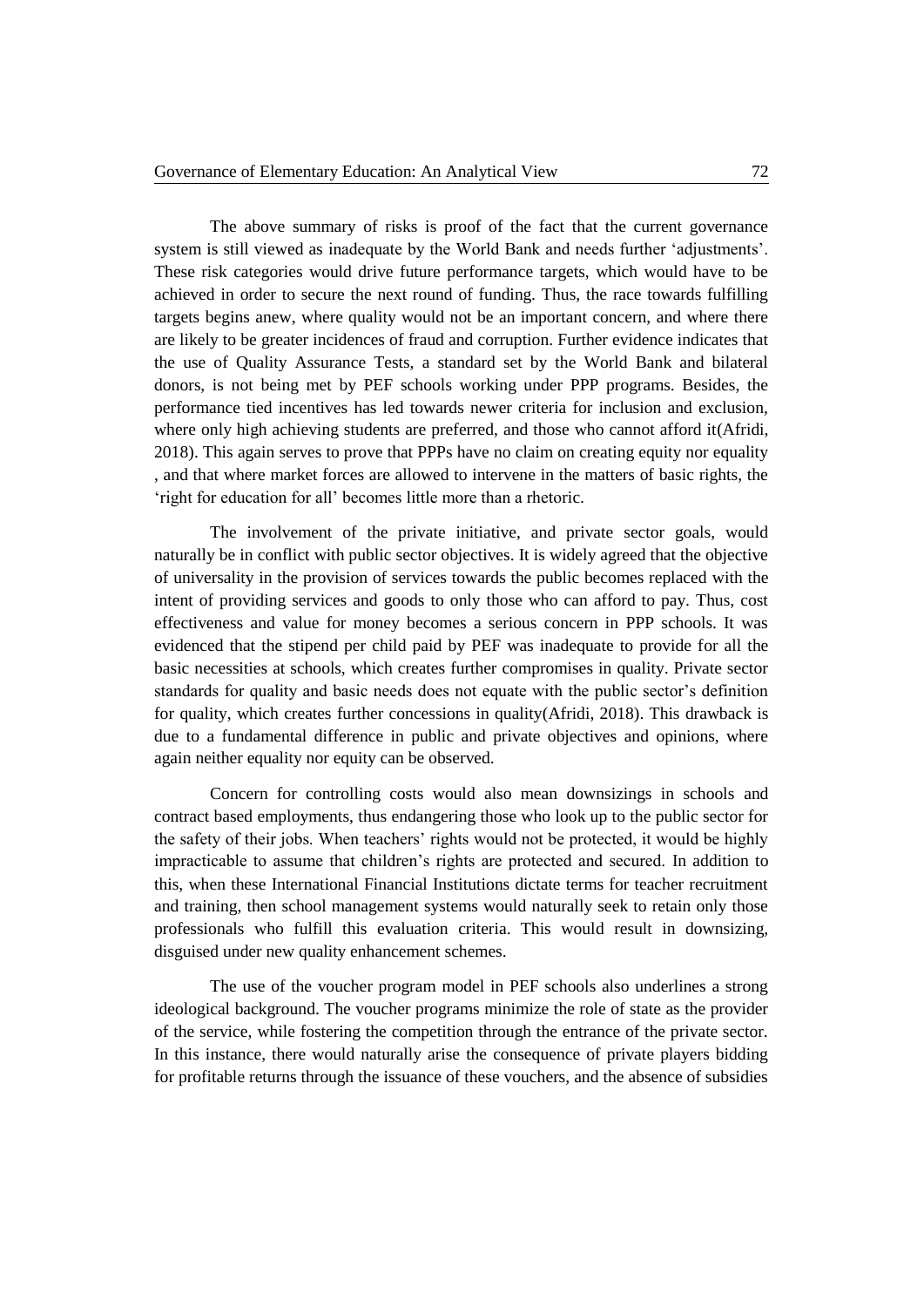would aggravate this competition. In addition, opening up the market or "freeing" the market also assumes that the market is naturally virtuous in itself so there is little need to regulate it. On the contrary, the involvement of the private sector in the provision of basic services, and privatization, has only resulted in market failures so far. One major market failure from this voucher system is that it did not bring more choice to the underprivileged nor did competition bring improved quality to the education sector [\(Malin, Hardy, & Lubienski, 2019\)](#page-15-11).

The use of PPP programs has had little systemic impact towards improving the educational standards of Pakistan, where ground realities have impacted the use of these schemes. The issue plagues other South Asian countries as well, where the spending on education has increased but innate political and societal factors have reduced the usefulness of these initiatives. In Bangladesh, for example, the absence of political commitment and vision as well as weak institutional capabilities has limited the effectiveness of pro-market programs, while in Sri Lanka, a culture of corruption and patronage ensured that donor funds were not spent on governance reform schemes. However, the reform programs in Malaysia and Singapore were relatively more successful since the two countries already had strong political and economic systems in place, and were compatible with NPM traditions [\(Samaratunge et al., 2008\)](#page-15-12).

Finally, it must be observed that these pro-market reforms have not only occurred in the education sector but in a variety of other public sector domains. Policy reforms of a similar nature have occurred in major public institutes, including hospitals, higher education bodies, airlines, steel mills etc. A common feature among these reforms has been the award of autonomy in the shape of deregulation and governance changes, and the withdrawal of subsides and grants such that these entities are then required to generate their own funds. The consequences of these reforms had to be borne by the public, which had to face increased user charges and the loss of permanent jobs, thus adding burdens to an already overstrained public [\(Saeed, 2013\)](#page-15-13).

### **Conclusion**

Policy directives under the NPM framework were proposed to developing countries in order to make their institutions more efficient, effective and profitable. The most common methods to impose these has been privatization and public-private partnerships. The outcome of these reforms in developing counties has been subject to existing flaws in their governance structures, which the NPM agenda does not address. Some developing counties such as Singapore and Malaysia have had considerable success with NPM, while countries such as Pakistan and Bangladesh have suffered from worsening socio-economic conditions after the imposition of the NPM agenda.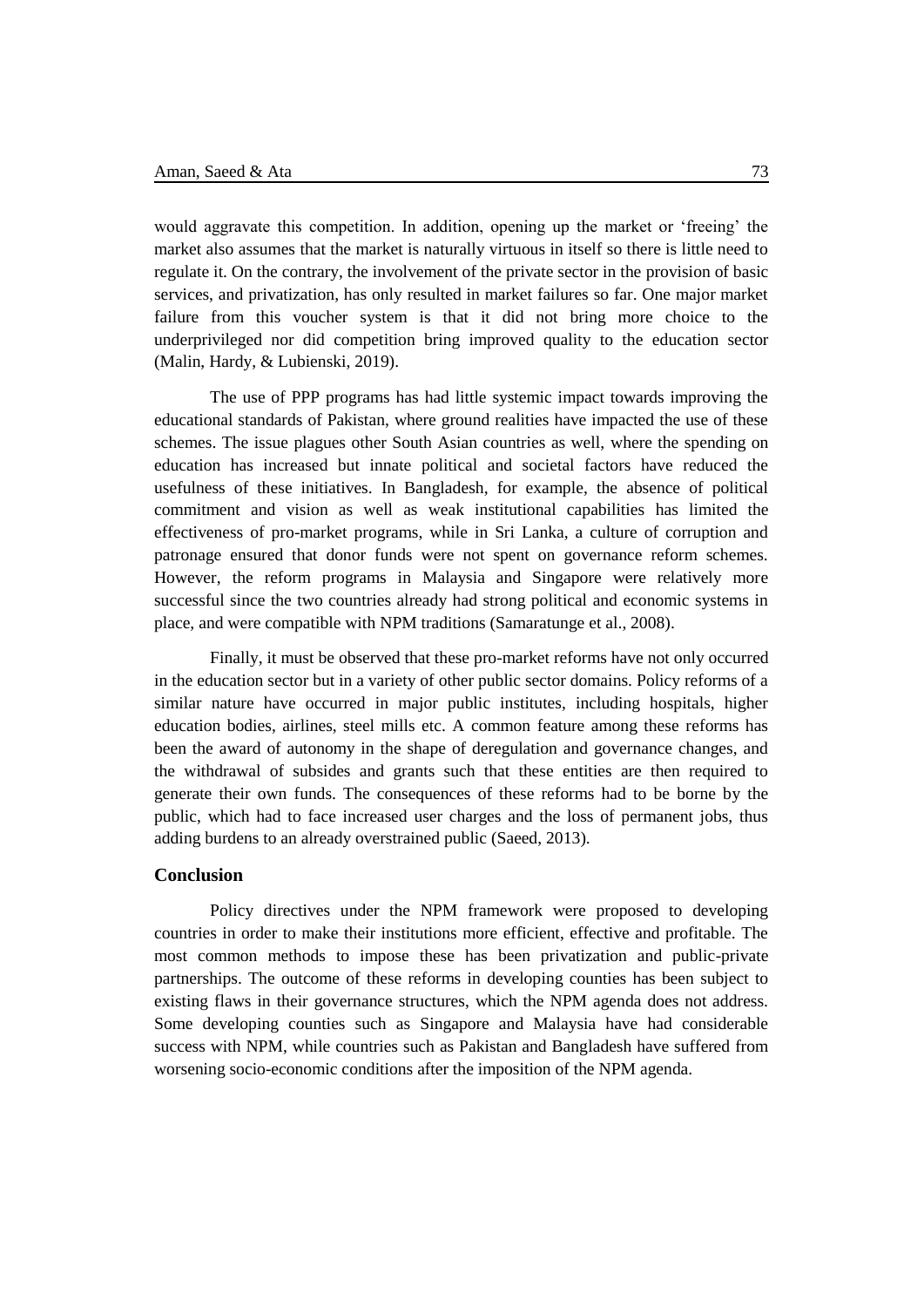This study shows that the education reforms at the elementary level in Pakistan have brought the same issue of worsened governance challenges, where the drawbacks from these reforms are far more resounding than their proposed benefits. The PPP and privatization schemes were implemented with great hopes for progress, and were implemented very enthusiastically across schools in Punjab. The study challenges the rhetoric behind this reforms and reveals that the outcome has been very limited, and has led towards negligible systemic effect in Pakistan"s education system. The over reliance of these schemes on donor funds and NGO support has resulted in a critical financial instability of the state, and the result is neither increased equity nor increased equality. In an environment where state officials are corrupt and inefficient, and where private sector involvement is inconsistent, the PPP and privatization schemes contribute greatly towards disintegration and divide rather than the goals of EFA and sustainable development in the education sector.

It is therefore very important that future policy towards all public sector institutions must be aligned with clearly defined outcomes, and where public welfare is the main concern rather than impossible performance targets. The political leadership of Pakistan must also become responsible towards its public, and must clearly define goals for improvement in matters of governance, finance, human resources, and school curriculum.

### **Recommendations**

The study presents the following recommendations based on the conclusion:

- 1. Innovations in teaching methods and the establishment of a universal schooling system, at least at the elementary level. The government should dictate curriculum for schools which must be imposed in private schools as well, this is to ensure that an equal quality of education at the elementary level is being provided in both private and public schools.
- 2. The primary focus of all future policy should be towards eliminating all difference between private and public schools; there may also be collaborations between the two on methods to improve service delivery in public schools, which may have a more beneficial impact than a partnership.
- 3. Policy makers must understand their duty towards public welfare, and should not entrust the private sector for the provision of basic and fundamental goods and services. .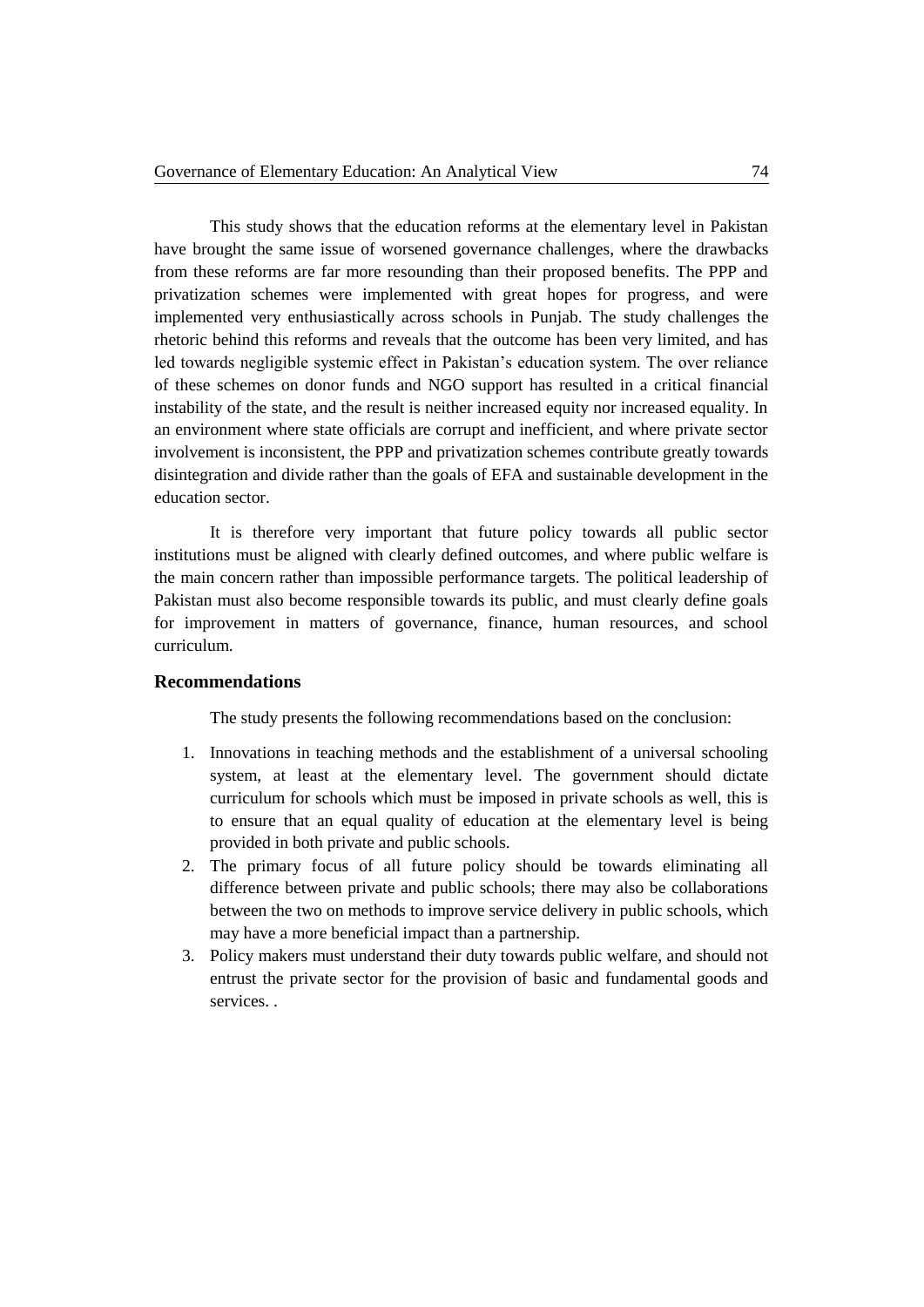## **References**

- <span id="page-14-4"></span>Afridi, M. (2018). *Equity and Quality in an Education Public-Private Partnership: A study of the World Bank-supported PPP in Punjab, Pakistan.* OXFAM RESEARCH REPORTS.
- <span id="page-14-2"></span>Azad, A. (2016). Behind the Image, *Dawn*. Retrieved from https://[www.dawn.com/news/1293904](http://www.dawn.com/news/1293904)
- <span id="page-14-12"></span>Aziz, M., Bloom, D. E., Humair, S., Jimenez, E., Rosenberg, L., & Sathar, Z. (2014). Education system reform in Pakistan: why, when, and how? *Institute of Labor Economics*. IZA Policy Paper No 76. Retrieved from ftp://repec.iza.org/RePEc/Discussionpaper/pp76.pdf
- <span id="page-14-6"></span>Bano, M. (2008). *Public Private Partnerships (PPPs) as 'anchor'of educational reforms: lessons from Pakistan.* Background paper prepared for the Education for All Global Monitoring Report 2009.
- <span id="page-14-7"></span>Bovaird, T., & Löffler, E. (2004). Understanding public management and governance *Public management and governance* (pp. 27-38): Routledge.
- <span id="page-14-1"></span>Carrasco, A., & Gunter, H. M. (2019). The "private" in the privatisation of schools: the case of Chile. *Educational Review, 71*(1), 67-80.
- <span id="page-14-5"></span>Chaudhry, I. S., & Rahman, S. (2009). The impact of gender inequality in education on rural poverty in Pakistan: an empirical analysis. *European Journal of Economics, Finance and Administrative Sciences, 15*(1), 174-188.
- <span id="page-14-8"></span>Connell, R. (2010). Understanding neoliberalism. In S. Braedley, & M. Luxton (Eds.), Neoliberalism and everyday life (pp. 22-36). Montreal: McGill-Queens University Press.Denhardt, R. B., Denhardt, J. V., & Blanc, T. A. (2013). *Public administration: An action orientation*: Cengage Learning.
- <span id="page-14-0"></span>Elias Sarker, A. (2006). New public management in developing countries: An analysis of success and failure with particular reference to Singapore and Bangladesh. *International Journal of Public Sector Management, 19*(2), 180-203.
- <span id="page-14-3"></span>Farah, I., & Rizvi, S. (2007). Public–private partnerships: Implications for primary schooling in Pakistan. *Social Policy & Administration, 41*(4), 339-354.
- <span id="page-14-9"></span>Haque, M. S. (2004). New public management: Origins, dimensions, and critical implications. *Public administration and public policy, 1*, 126.
- <span id="page-14-11"></span>Haque, M. S., & Mudacumura, G. M. (2006). Introduction: Reinventing publlic governance in developing countries. *International Journal of Organization Theory & Behavior, 9*(2), 175-190.
- <span id="page-14-10"></span>Hood, C. (1991). A public management for all seasons? *Public administration, 69*(1), 3-19.